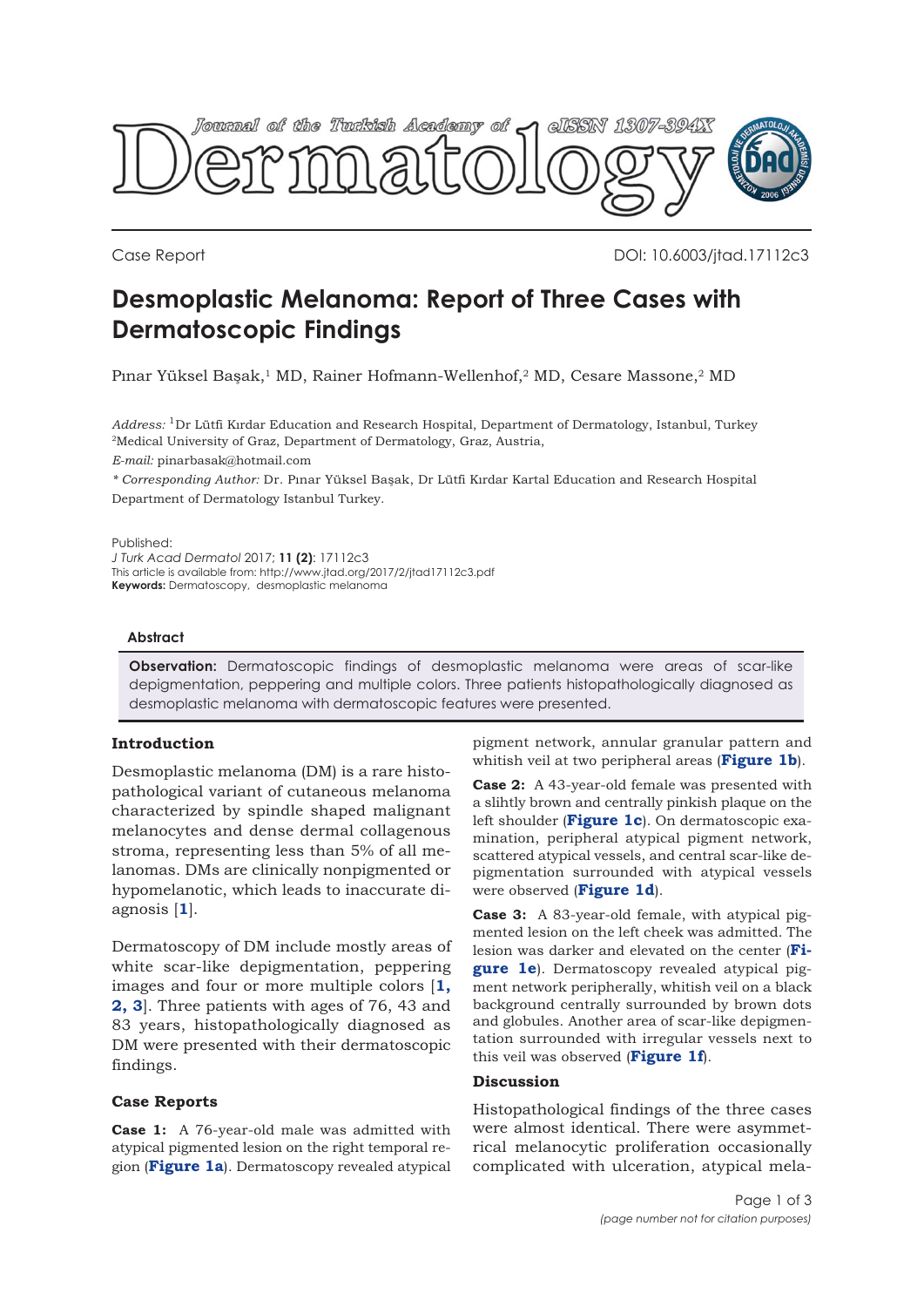<span id="page-1-0"></span>

Figures 1a, b, c, d, e, and f. Clinical photos and dermatoscopic features of patients.

nocytes in nests and single units in the epidermis, sheets of atypical melanocytes in the dermis with in part spindle cell morphology and various degrees of fibroplasia (**Figure 2**). The tumor staging was T2a, T1a and T2b in cases 1,2 and 3 respectively, according to AJCC 2002.

Although DMs were reported to be often misdiagnosed and therefore may be significantly thicker than cutaneous melanoma when first excised [**[3](#page-2-0),[4](#page-2-0)**]. Our cases were not diagnosed in advanced stages. This might be partially due to the aid of dermatoscopy and clinical atypical view as well. In addition, while clinically less suspicious than the other cases, histopathological staging was earlier in case 2. In the mentioned case, dermatoscopy revealed impression of melanoma so that a young patient was diagnosed in stage T1a which was a very low thickness for a DM.



**Figure 2.** Atypical melanocytes in nests and single units in the epidermis, sheets of atypical melanocytes in the dermis with in part spindle cell morphology and various degrees of fibroplasia

In cases 1 and 3, the pigmented lesions with facial localisation were clinically suspicious for melanoma as supported with dermatoscopic findings. The head and neck were reported as the most common sites of DM [**4**]. However, in case 2, a younger patient was presented with a pale plaque on the shoulder which was an unusual localisation for DM and not clinically as suspicious as the other cases. Therefore, dermatoscopy was a very useful pre-diagnostic device in case 2. Recently, a similar case with a reddish plaque on the arm was reported and dermatoscopy was suggested also for distinguishing DM from lesions such as dermatofibroma and scars [**[5](#page-2-0)**].

All three presented cases histopathologically diagnosed as DM revealed common dermatoscopic features, namely scar-like depigmentation or whitish veil and atypical vessels. Dermatoscopic clues for DM were reported as white scar-like structureless areas, abnormal vascular structures and milky red areas [**1, [2](#page-2-0), [3](#page-2-0)**]. It may be suggested that, even in the absence of clear-cut dermatoscopic criteria for a melanocytic lesion, careful focus on at least one melanoma-specific structure, mostly regression features and melanoma-related vascular patterns such as linear-irregular vessels can be often considered as dermatoscopic criterion in favour of DM.

#### **References**

1. Debarbieux S, Ronger-Salve S, Dalle S, Balme B, Thomas L. Dermoscopy of desmoplastic melanoma: